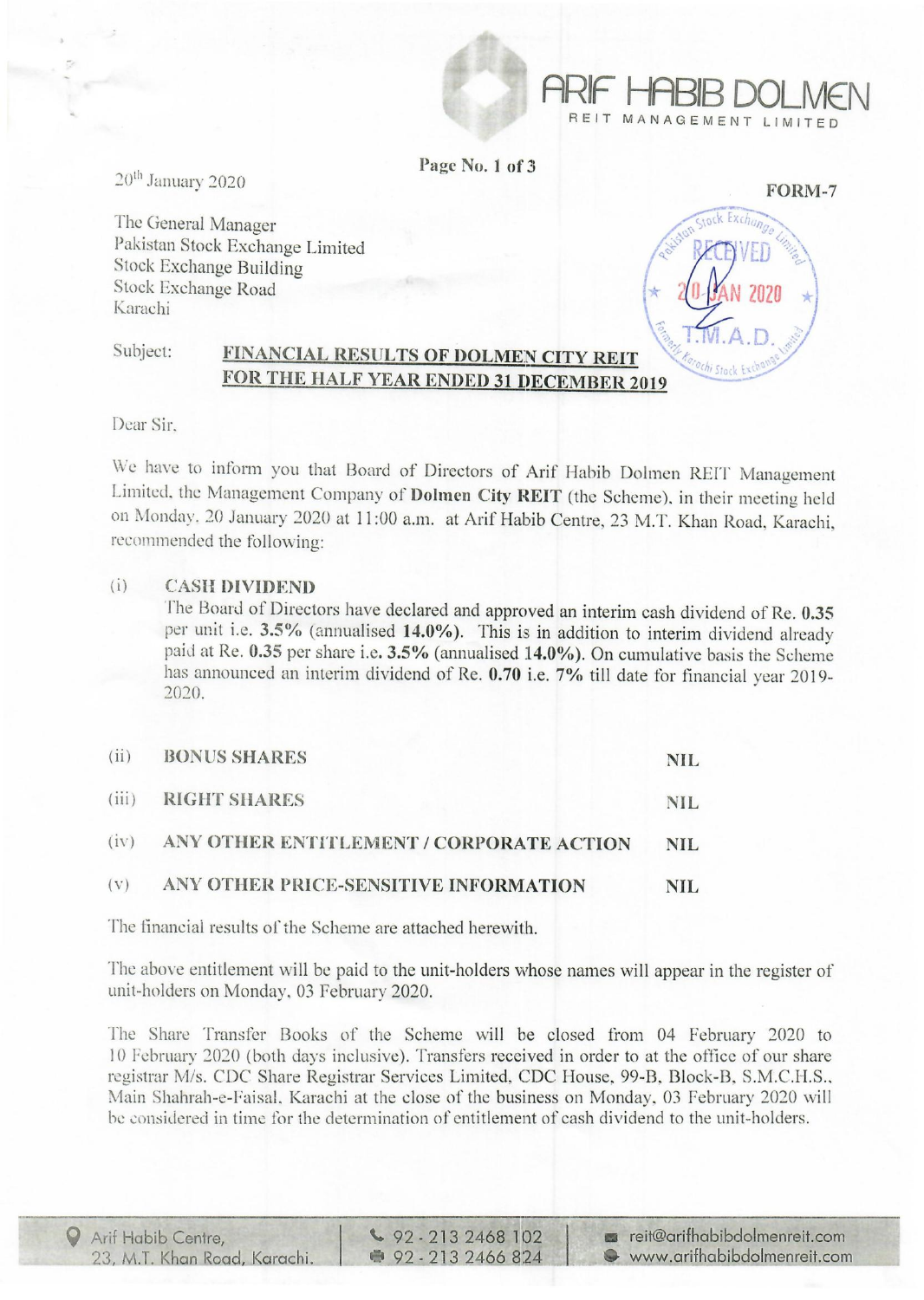# Page No. 2 of 3

You may please also inform the TRE Certificate Holders of the Exchange accordingly.

REI

The half yearly report of the Scheme as of and for the period ended 31 December 2019 will be transmitted through PUCARS, within specified time.

Yours' faithfully,

Zohaib Yaqoob CFO & Company Secretary